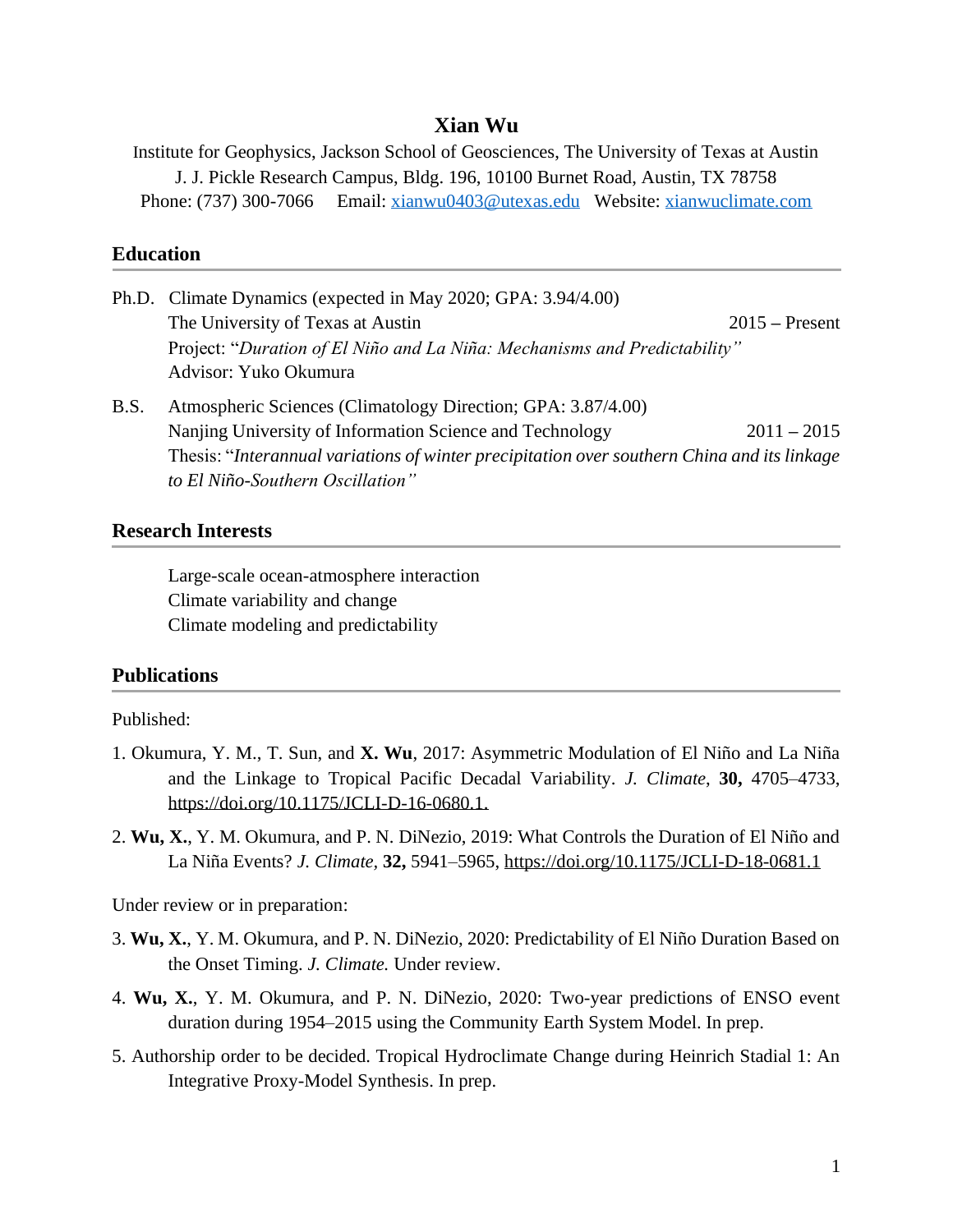### **Fellowships and Awards**

| UT Austin, Institute for Geophysics Graduate Fellowship                                | Spring 2020   |
|----------------------------------------------------------------------------------------|---------------|
| <b>Outstanding Student Presentation Award, American Geophysical Union Fall Meeting</b> | 2019          |
| UT Austin, Institute for Geophysics Entry Fellowship                                   | $2015 - 2016$ |
| Excellent Honor Graduate Award, NUIST                                                  | 2015          |
| Third Prize of China Undergraduate Mathematical Contest in Modeling                    | 2013          |
| First-Class Scholarship, NUIST                                                         | $2011 - 2015$ |

# **Selected Presentations**

- 8. **Wu, X**., Y. M. Okumura, and P. N. DiNezio*.* Two-year Predictions of ENSO event duration during 1954-2015. AGU Fall Meeting, San Francisco, CA, Dec 2019 (Poster).
- 7. **Wu, X**., Y. M. Okumura, and P. N. DiNezio*.* Predictability of El Niño duration based on the onset timing. AGU Fall Meeting, San Francisco, CA, Dec 2019 (Talk).
- 6. **Wu, X**., Y. M. Okumura, and P. N. DiNezio*.* Predictability of El Niño duration based on the onset timing. UT Austin Institute for Geophysics Seminar Series, Austin, TX, Dec 2019 (Talk).
- 5. **Wu, X**., Y. M. Okumura, and P. N. DiNezio*.* What controls the duration of El Niño and La Niña events? Water, Climate, and Environmental Informal Seminar Series, Austin, TX, Oct 2019 (Talk).
- 4. **Wu, X**., Y. M. Okumura, and P. N. DiNezio*.* Predictability of El Niño duration in a coupled general circulation model. American Meteorological Society 98th Annual Meeting, Phoenix, AZ. Jan 2019 (Talk), *[Link to Recorded Presentation.](https://ams.confex.com/ams/2019Annual/videogateway.cgi/id/51002?recordingid=51002)*
- 3. **Wu, X**., Y. M. Okumura, and P. N. DiNezio*.* What controls the duration of El Niño and La Niña events? American Meteorological Society 98th Annual Meeting, Austin, TX. Jan 2018 (Talk), *[Link to Recorded Presentation.](https://ams.confex.com/ams/98Annual/recordingredirect.cgi/id/42898?entry_password=null&uniqueid=Paper331121)*
- 2. Lawman, A. E., T. Sun, T. M. Shanahan, P. N. DiNezio, K. Gomez; N. Piatrunia, C. Sun, **X. Wu**, M. Kageyama, U. Merkel, B. L. Otto-Bliesner, A. Abe-Ouchi, G. Lohmann, J. S. Singarayer. Tropical Hydroclimate Change during Heinrich Stadial 1: An Integrative Proxy-Model Synthesis. AGU Fall Meeting, New Orleans, CA, Dec 2017 (Poster)
- 1. **Wu, X**., Y. M. Okumura, and P. N. DiNezio. Impact of Interbasin Teleconnections on the on the Duration of El Niño and La Niña. AGU Fall Meeting, San Francisco, CA, Dec 2016 (Poster)